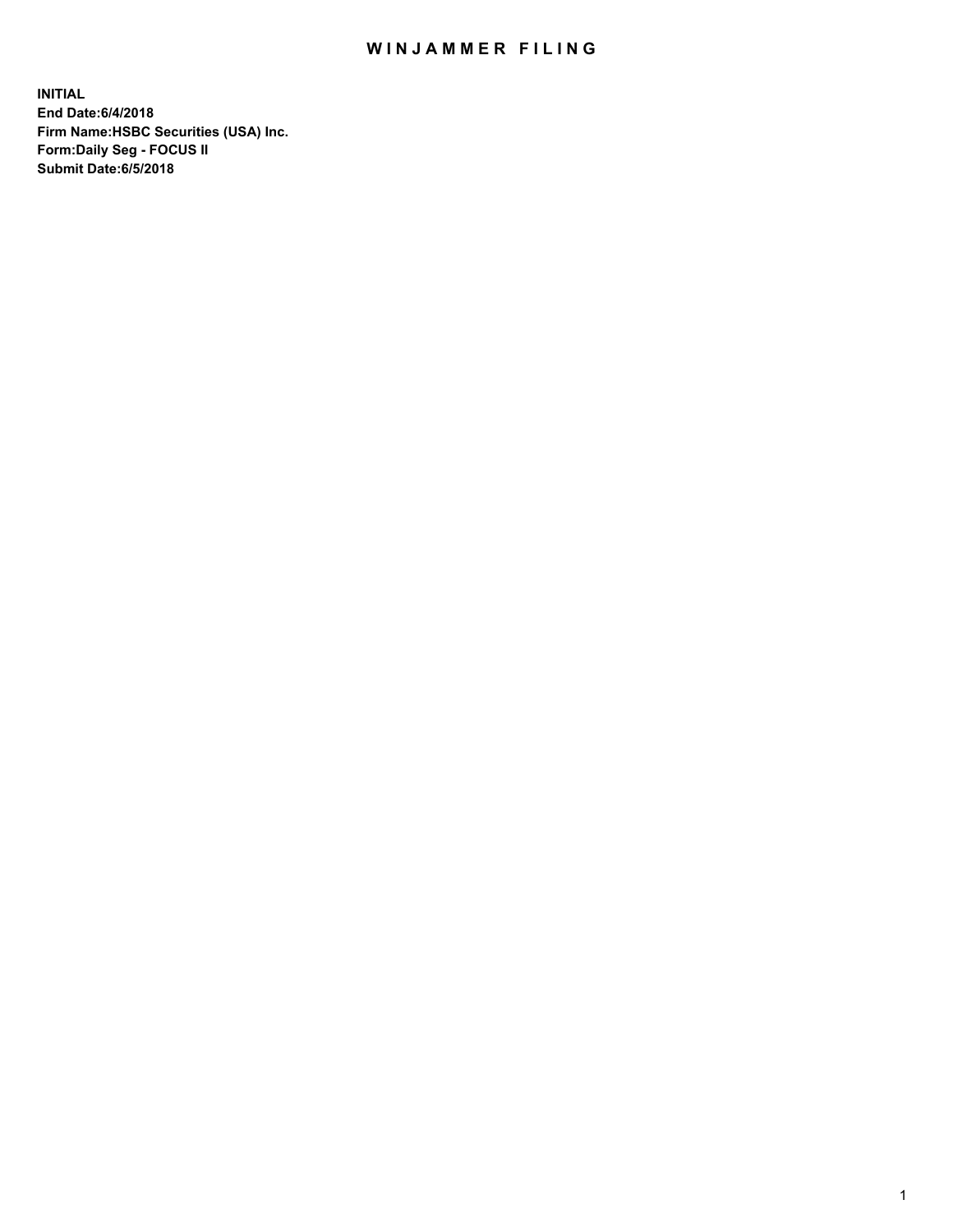## **INITIAL End Date:6/4/2018 Firm Name:HSBC Securities (USA) Inc. Form:Daily Seg - FOCUS II Submit Date:6/5/2018 Daily Segregation - Cover Page**

| Name of Company<br><b>Contact Name</b><br><b>Contact Phone Number</b><br><b>Contact Email Address</b>                                                                                                                                                                                                                          | <b>HSBC Securities (USA) Inc.</b><br><b>Michael Vacca</b><br>212-525-7951<br>michael.vacca@us.hsbc.com |
|--------------------------------------------------------------------------------------------------------------------------------------------------------------------------------------------------------------------------------------------------------------------------------------------------------------------------------|--------------------------------------------------------------------------------------------------------|
| FCM's Customer Segregated Funds Residual Interest Target (choose one):<br>a. Minimum dollar amount: ; or<br>b. Minimum percentage of customer segregated funds required:%; or<br>c. Dollar amount range between: and; or<br>d. Percentage range of customer segregated funds required between:% and%.                          | 147,000,000<br><u>0</u><br><u>00</u><br>00                                                             |
| FCM's Customer Secured Amount Funds Residual Interest Target (choose one):<br>a. Minimum dollar amount: ; or<br>b. Minimum percentage of customer secured funds required:%; or<br>c. Dollar amount range between: and; or<br>d. Percentage range of customer secured funds required between:% and%.                            | 25,000,000<br><u>0</u><br><u>00</u><br>00                                                              |
| FCM's Cleared Swaps Customer Collateral Residual Interest Target (choose one):<br>a. Minimum dollar amount: ; or<br>b. Minimum percentage of cleared swaps customer collateral required:% ; or<br>c. Dollar amount range between: and; or<br>d. Percentage range of cleared swaps customer collateral required between:% and%. | 95,000,000<br><u>0</u><br><u>00</u><br>0 <sub>0</sub>                                                  |

Attach supporting documents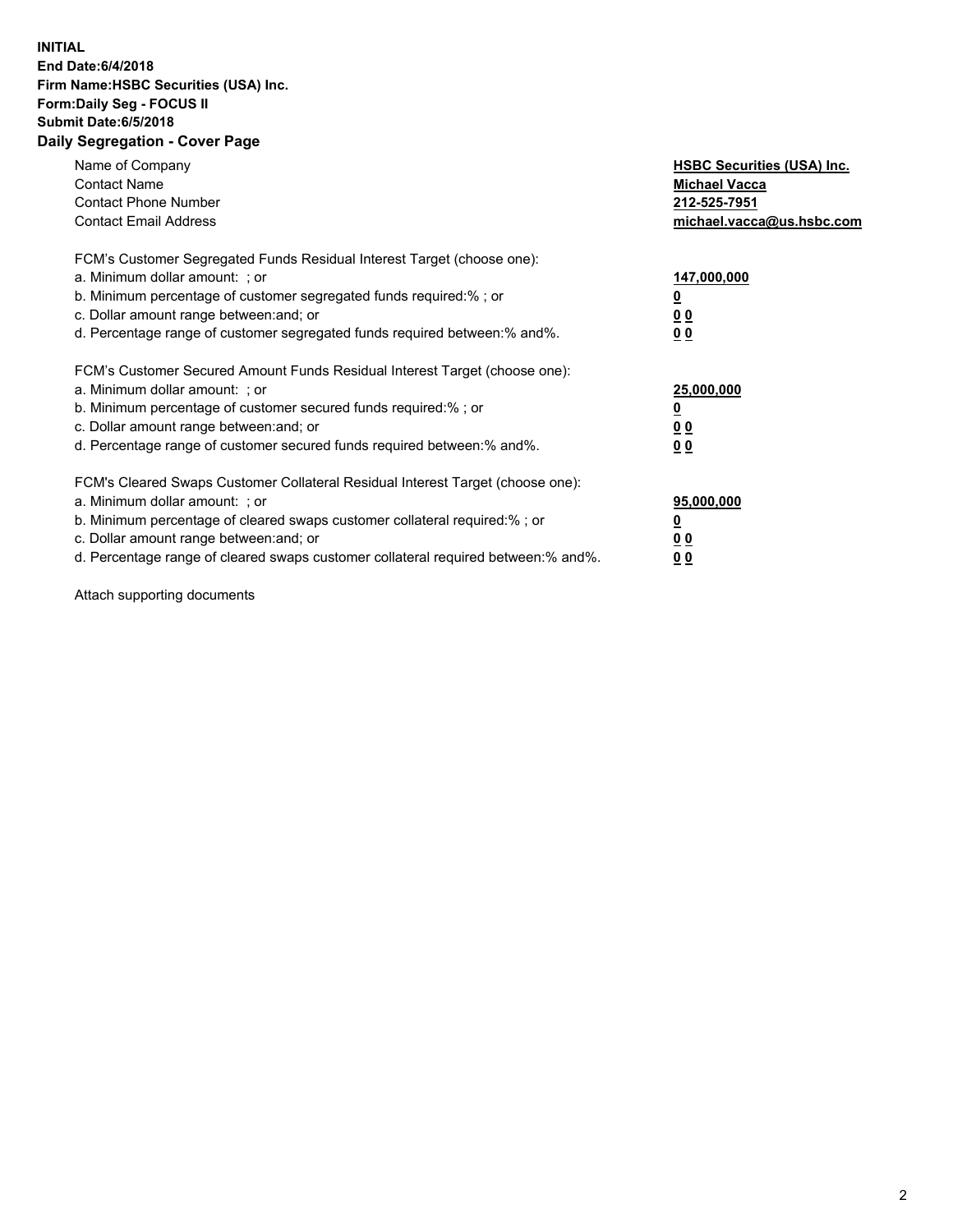**INITIAL End Date:6/4/2018 Firm Name:HSBC Securities (USA) Inc. Form:Daily Seg - FOCUS II Submit Date:6/5/2018 Daily Segregation - Secured Amounts** Foreign Futures and Foreign Options Secured Amounts Amount required to be set aside pursuant to law, rule or regulation of a foreign government or a rule of a self-regulatory organization authorized thereunder **0** [7305] 1. Net ledger balance - Foreign Futures and Foreign Option Trading - All Customers A. Cash **116,633,317** [7315] B. Securities (at market) **97,168,186** [7317] 2. Net unrealized profit (loss) in open futures contracts traded on a foreign board of trade **-17,881,685** [7325] 3. Exchange traded options a. Market value of open option contracts purchased on a foreign board of trade **0** [7335] b. Market value of open contracts granted (sold) on a foreign board of trade **0** [7337] 4. Net equity (deficit) (add lines 1. 2. and 3.) **195,919,818** [7345] 5. Account liquidating to a deficit and account with a debit balances - gross amount **3,608,834** [7351] Less: amount offset by customer owned securities **-3,605,670** [7352] **3,164** [7354] 6. Amount required to be set aside as the secured amount - Net Liquidating Equity Method (add lines 4 and 5) **195,922,982** [7355] 7. Greater of amount required to be set aside pursuant to foreign jurisdiction (above) or line 6. **195,922,982** [7360] FUNDS DEPOSITED IN SEPARATE REGULATION 30.7 ACCOUNTS 1. Cash in banks A. Banks located in the United States **97,943,733** [7500] B. Other banks qualified under Regulation 30.7 **0** [7520] **97,943,733** [7530] 2. Securities A. In safekeeping with banks located in the United States **50,659,155** [7540] B. In safekeeping with other banks qualified under Regulation 30.7 **0** [7560] **50,659,155** [7570] 3. Equities with registered futures commission merchants A. Cash **0** [7580] B. Securities **0** [7590] C. Unrealized gain (loss) on open futures contracts **0** [7600] D. Value of long option contracts **0** [7610] E. Value of short option contracts **0** [7615] **0** [7620] 4. Amounts held by clearing organizations of foreign boards of trade A. Cash **0** [7640] B. Securities **0** [7650] C. Amount due to (from) clearing organization - daily variation **0** [7660] D. Value of long option contracts **0** [7670] E. Value of short option contracts **0** [7675] **0** [7680] 5. Amounts held by members of foreign boards of trade A. Cash **59,673,881** [7700] B. Securities **46,509,031** [7710] C. Unrealized gain (loss) on open futures contracts **and the set of the set of the set of the set of the set of the set of the set of the set of the set of the set of the set of the set of the set of the set of the set of**  D. Value of long option contracts **0** [7730] E. Value of short option contracts **0** [7735] **88,301,227** [7740] 6. Amounts with other depositories designated by a foreign board of trade **0** [7760] 7. Segregated funds on hand **0** [7765] 8. Total funds in separate section 30.7 accounts **236,904,115** [7770] 9. Excess (deficiency) Set Aside for Secured Amount (subtract line 7 Secured Statement Page 1 from Line 8) **40,981,133** [7380] 10. Management Target Amount for Excess funds in separate section 30.7 accounts **25,000,000** [7780] 11. Excess (deficiency) funds in separate 30.7 accounts over (under) Management Target **15,981,133** [7785]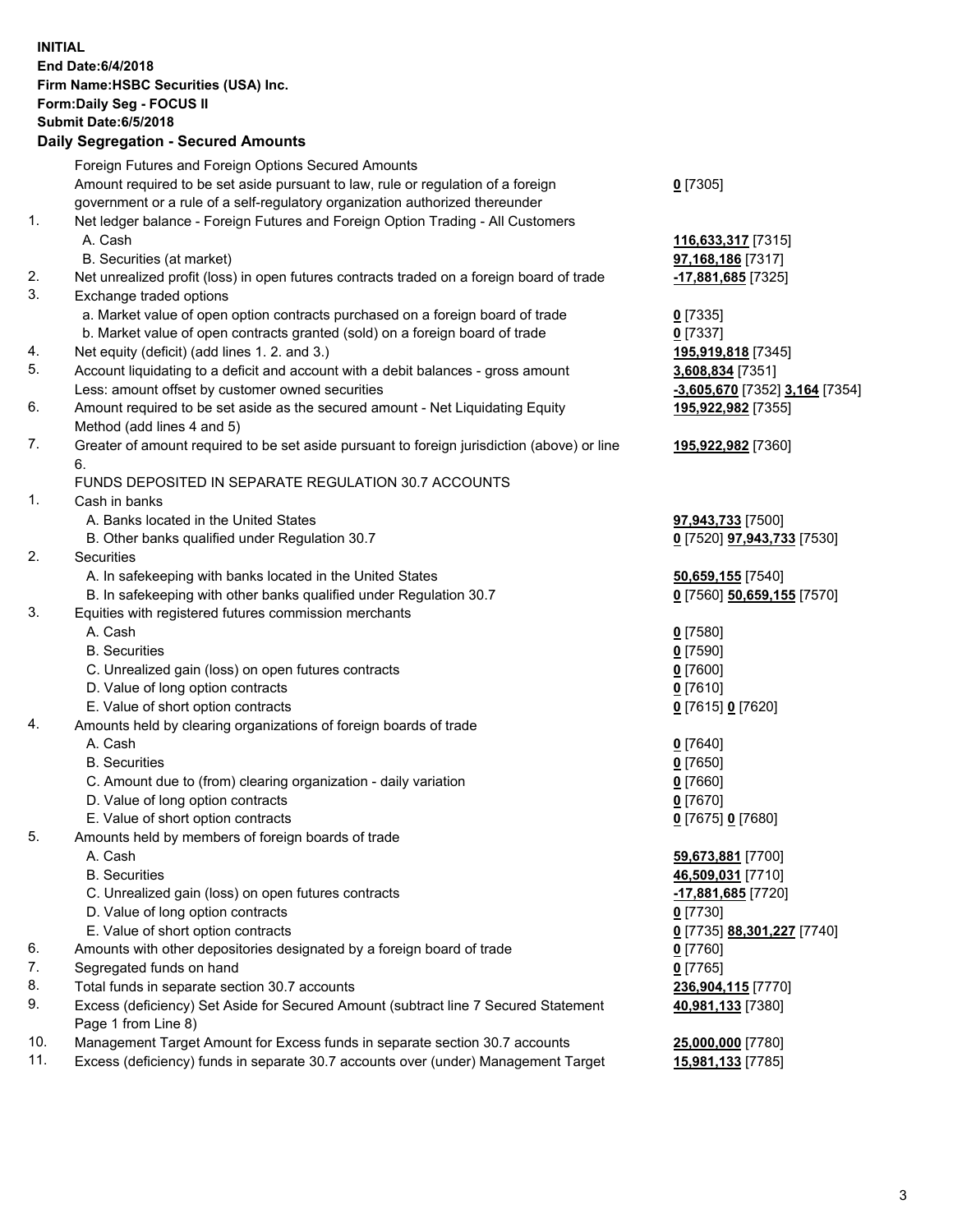| <b>INITIAL</b><br>End Date: 6/4/2018<br>Firm Name: HSBC Securities (USA) Inc.<br>Form: Daily Seg - FOCUS II<br>Submit Date: 6/5/2018<br><b>Daily Segregation - Segregation Statement</b> |  |
|------------------------------------------------------------------------------------------------------------------------------------------------------------------------------------------|--|
| SEGREGATION REQUIREMENTS(Section 4d(2) of the CEAct)                                                                                                                                     |  |
| 1.<br>Net ledger balance                                                                                                                                                                 |  |
| A. Cash<br>350,021,006 [7010]                                                                                                                                                            |  |
| B. Securities (at market)<br>1,566,331,102 [7020]                                                                                                                                        |  |
| 2.<br>Net unrealized profit (loss) in open futures contracts traded on a contract market<br>83,956,976 [7030]                                                                            |  |
| 3.<br>Exchange traded options                                                                                                                                                            |  |
| A. Add market value of open option contracts purchased on a contract market<br>275,410,951 [7032]                                                                                        |  |
| B. Deduct market value of open option contracts granted (sold) on a contract market<br>-111,788,446 [7033]                                                                               |  |
| Net equity (deficit) (add lines 1, 2 and 3)<br>2,163,931,589 [7040]<br>4.                                                                                                                |  |
| 5.<br>Accounts liquidating to a deficit and accounts with                                                                                                                                |  |
| debit balances - gross amount<br>20,644,473 [7045]                                                                                                                                       |  |
| Less: amount offset by customer securities<br>-20,547,756 [7047] 96,717 [7050]                                                                                                           |  |
| Amount required to be segregated (add lines 4 and 5)<br>2,164,028,306 [7060]<br>6.                                                                                                       |  |
| FUNDS IN SEGREGATED ACCOUNTS                                                                                                                                                             |  |
| 7.<br>Deposited in segregated funds bank accounts                                                                                                                                        |  |
| A. Cash<br>25,294,091 [7070]                                                                                                                                                             |  |
| B. Securities representing investments of customers' funds (at market)<br>$0$ [7080]                                                                                                     |  |
| C. Securities held for particular customers or option customers in lieu of cash (at<br>162,048,948 [7090]                                                                                |  |
| market)                                                                                                                                                                                  |  |
| 8.<br>Margins on deposit with derivatives clearing organizations of contract markets                                                                                                     |  |
| A. Cash<br>529,428,933 [7100]                                                                                                                                                            |  |
| B. Securities representing investments of customers' funds (at market)<br>$0$ [7110]                                                                                                     |  |
| C. Securities held for particular customers or option customers in lieu of cash (at<br>1,304,495,239 [7120]                                                                              |  |
| market)                                                                                                                                                                                  |  |
| 9.<br>Net settlement from (to) derivatives clearing organizations of contract markets<br>24,776,509 [7130]                                                                               |  |
| 10.<br>Exchange traded options                                                                                                                                                           |  |
| A. Value of open long option contracts<br>275,410,951 [7132]                                                                                                                             |  |
| B. Value of open short option contracts<br>-111,788,446 [7133]                                                                                                                           |  |
| Net equities with other FCMs<br>11.                                                                                                                                                      |  |
| A. Net liquidating equity<br>14,565,152 [7140]                                                                                                                                           |  |
| B. Securities representing investments of customers' funds (at market)<br>$0$ [7160]                                                                                                     |  |
| C. Securities held for particular customers or option customers in lieu of cash (at<br>$0$ [7170]<br>market)                                                                             |  |
| 12.<br>Segregated funds on hand<br>99,786,915 [7150]                                                                                                                                     |  |
| 13.<br>Total amount in segregation (add lines 7 through 12)<br>2,324,018,292 [7180]                                                                                                      |  |
| 14.<br>Excess (deficiency) funds in segregation (subtract line 6 from line 13)<br>159,989,986 [7190]                                                                                     |  |
| 15.<br>Management Target Amount for Excess funds in segregation<br>147,000,000 [7194]                                                                                                    |  |
| 16.<br>Excess (deficiency) funds in segregation over (under) Management Target Amount<br>12,989,986 [7198]                                                                               |  |

16. Excess (deficiency) funds in segregation over (under) Management Target Amount Excess